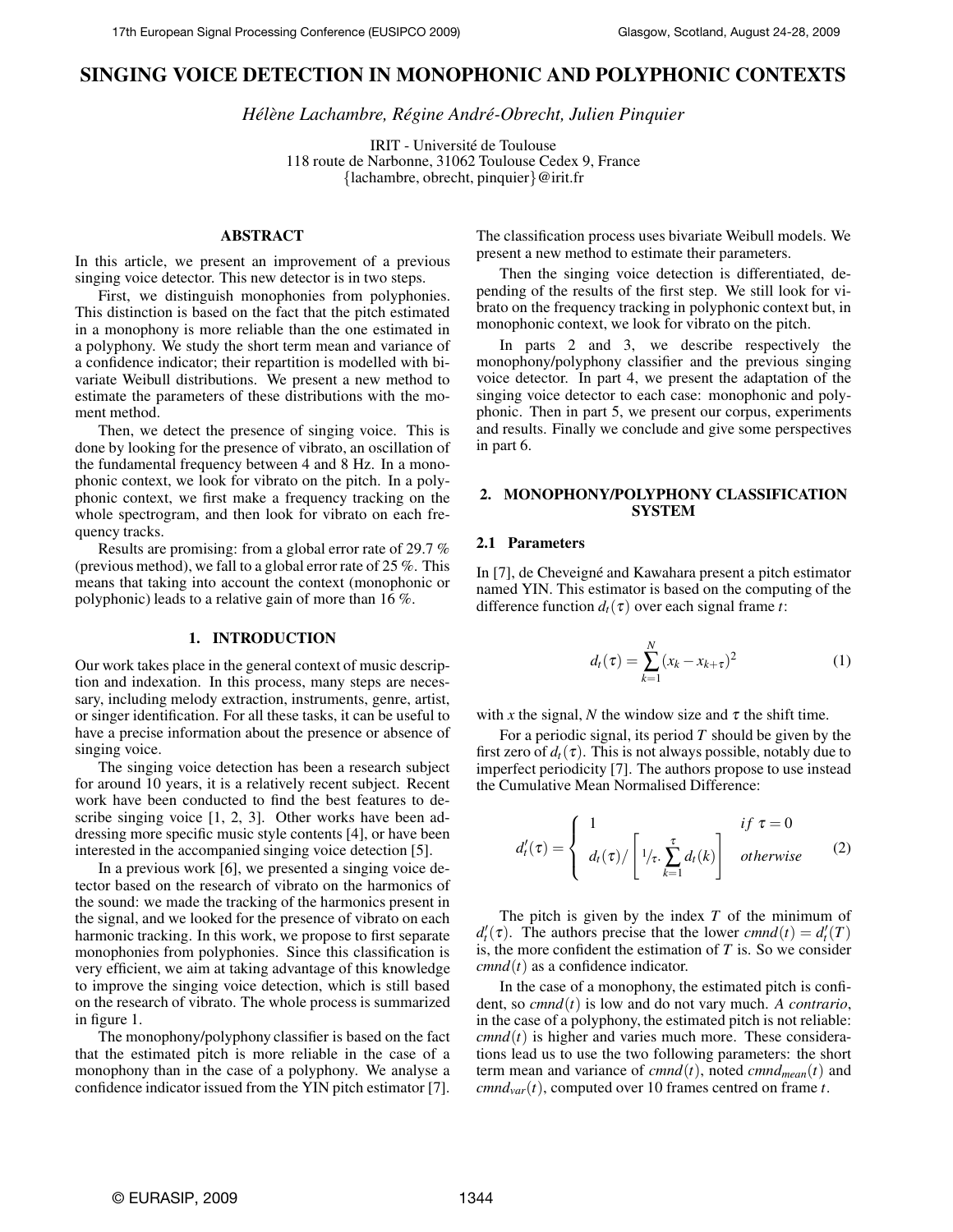

Figure 1: Global scheme of the system.

# **2.2 Modelling**

The bivariate repartition of (*cmndmean*,*cmndvar*) is modelled with the bivariate Weibull distributions proposed in [8]:

$$
F(x,y) = 1 - \exp\left(-\left[\left(\frac{x}{\theta_1}\right)^{\frac{\beta_1}{\delta}} + \left(\frac{y}{\theta_2}\right)^{\frac{\beta_2}{\delta}}\right]^{\delta}\right) \quad (3)
$$

for  $(x, y) \in \mathbb{R}^+ \times \mathbb{R}^+$ , with  $(\theta_1, \theta_2) \in \mathbb{R}^+ \times \mathbb{R}^+$  the scale parameters,  $(\beta_1, \beta_2) \in \mathbb{R}^+ \times \mathbb{R}^+$  the shape parameters and  $\delta \in ]0,1]$  the correlation parameter.

To estimate the five parameters  $(\theta_1, \theta_2, \beta_1, \beta_2, \delta)$  of each bivariate distribution, we use the moment method. The moments are given by Lu and Bhattacharyya in [9]:

$$
E[X] = \theta_1 \Gamma(1/\beta_1 + 1) \tag{4}
$$

$$
E[Y] = \theta_2 \Gamma(1/\beta_2 + 1) \tag{5}
$$

$$
Var(X) = \theta_1^2 \left( \Gamma(2/\beta_1 + 1) - \Gamma^2(1/\beta_1 + 1) \right)
$$
 (6)

$$
Var(Y) = \theta_2^2 \left( \Gamma(2/\beta_2 + 1) - \Gamma^2(1/\beta_2 + 1) \right)
$$
 (7)

$$
Cov(X, Y) = \theta_1 \theta_2.
$$
  
\n
$$
[\Gamma(\delta/\beta_1 + 1) \Gamma(\delta/\beta_2 + 1) \Gamma(1/\beta_1 + 1/\beta_2 + 1) - \Gamma(1/\beta_1 + 1) \Gamma(\delta/\beta_1 + 1) \Gamma(\delta/\beta_1 + 1)]
$$
\n
$$
\div \Gamma(\delta/\beta_1 + \delta/\beta_2 + 1)
$$
\n(8)

with  $\Gamma(x)$  the gamma function.

From equations 4, 5, 6 and 7, we extract  $\theta_1$ ,  $\theta_2$ ,  $\beta_1$  and  $\beta_2$ , the parameters of the two marginal distributions.

We have shown [10] that equation  $(8)$  is equivalent to the following equation:

$$
f(\delta) = \delta B(\delta/\beta_1, \delta/\beta_2) = C \tag{9}
$$

with  $B(a,b) = \frac{\Gamma(a)\Gamma(b)}{\Gamma(a+b)}$  the Beta function and *C* a constant depending from  $\theta_1$ ,  $\theta_2$ ,  $\beta_1$ ,  $\beta_2$  and  $Cov(X, Y)$ , which are known.

From equation (9), finding  $\delta$  is equivalent to finding the zeros of the expression  $f(\delta) - C$ . As we have shown that  $f(\delta)$  is strictly decreasing function [10], we may find easily the unique zero by dichotomy.

### **2.3 Classification and results**

A bivariate Weibull model is learned for each class, on the training corpus (described in part 5.1). These models are thereafter named the reference models.

The classification is done every second. Since *cmnd*<sub>mean</sub>(*t*) and *cmnd*<sub>var</sub>(*t*) are computed every 10 ms, we have 100 2-dimension vectors every second. The decision is taken by computing the likelihood of 100 consecutive vectors (1 second) to each reference model. The assigned class is the one which maximizes the likelihood.

Results given by this method are very good: we have a global error rate of 6.3 % on the corpus presented in part 5.1. This is why we take this method as a preprocessing stage before looking for the presence of singing voice.

### **3. SINGING VOICE DETECTION**

### **3.1 Vibrato**

Vibrato is a well-known [11, 12] property of the human singing voice. In general, the vibrato is defined as a periodic oscillation of the fundamental frequency. In the specific case of the singing voice, this oscillation is at a rate of 4 to 8 Hz. So, on a given frequency tracking vector  $F$ , the presence of vibrato is confirmed if there is a maximum between 4 and 8 Hz in the Fourier Transform of *F*.

In our work, we consider monophonic and polyphonic extracts, so the research of the vibrato on the fundamental frequency is not always possible. However, we note that if the vibrato is present on the fundamental frequency, it is as well present on its harmonics. This is why we make a tracking of all the harmonics present in the signal (see section 3.2). We then look for the presence of vibrato on these harmonics.

#### **3.2 Sinusoidal and Pseudo-temporal segmentations**

#### *3.2.1 Sinusoidal segmentation*

The tracking of the harmonics (see figure 2), thereafter named "sinusoidal segments", is done with the method described in [13].

The algorithm is the following one:

- compute the spectrum every 10 ms, with a 20 ms Hamming window,
- convert the frequency in cent (100 *cent* =  $1/2$  *tone*), and smooth it with a 17 cent window,
- detect the maxima of the spectrum: the frequencies  $(f_t^i, i = 1, ..., I)$  and their log amplitude  $(p_t^i, i = 1, ..., I)$ ,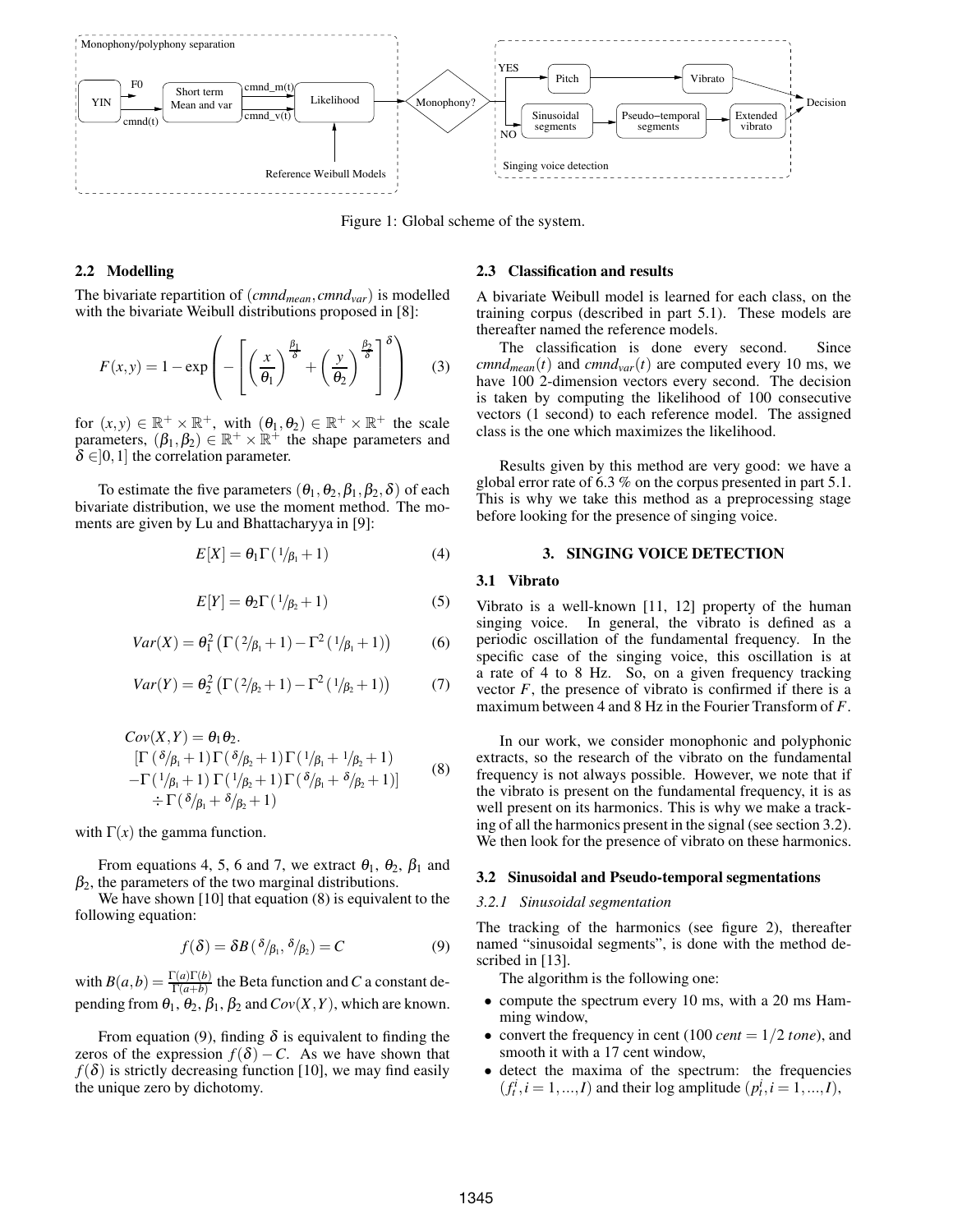• compute the distance between each pair of consecutive maxima (at the instant  $t$  and  $t - 1$ ):

$$
d_{i_1,i_2}(t) = \sqrt{\left(\frac{f_t^{i_1} - f_{t-1}^{i_2}}{C_f}\right)^2 + \left(\frac{p_t^{i_1} - p_{t-1}^{i_2}}{C_p}\right)^2}
$$
 (10)

• Two points  $(t, f_t^{i_1})$  and  $(t + 1, f_{t+1}^{i_2})$  are connected if  $d_{i_1,i_2}(t) < d_{th}$ .

 $C_f$ ,  $C_p$  and  $d_{th}$  are found experimentally:  $C_f = 100$ (1/2 tone),  $C_p = 3$  (power divided by 2) and  $d_{th} = 5$  (our experiments have confirmed the values given by [13]).

A set of consecutive connected points forms a sinusoidal segment.



a) Solo singer



b) Polyphonic song

Figure 2: Examples of sinusoidal segmentations for a 23 s extract of a monophonic song a Capella (a) and a 5 s polyphonic song a Capella (b): each curve is a sinusoidal segment.

As we want to work on all the harmonics, we have introduced a pseudo-temporal segmentation, which aims at grouping the temporaly related sinusoidal segments.

#### *3.2.2 Pseudo-temporal segmentation*

We assume that in music, for a given note, the fundamental frequency and its harmonics begin and end approximately at the same time. Therefore, we analyse the temporal relations between the beginnings and the ends of sinusoidal segments [6].

Then a limit of a segment is placed at instant *t* if the two following conditions are respected:

- There are at least 2 extremities of sinusoidal segments at the instant *t*.
- There are at least 3 beginnings or 3 ends between instants *t* and  $t + 1$ .

The resulting segmentation is presented on figure 3.



Figure 3: Temporal segmentation of the extract of figure 2 a): the vertical lines are the temporal limits of the segments.

#### **3.3 Extended vibrato**

In our previous work [6], we defined the *extended vibrato*, *vibr*, as follows:

$$
vibr = \frac{\sum_{s \in \Gamma} l(s)}{\sum_{s \in \Omega} l(s)} \tag{11}
$$

with:

- $\Omega$  the set of sinusoidal segments present in the current temporal segment,
- Γ the set of sinusoidal segments with vibrato i.e. with a maximum between 4 and 8 Hertz,
- $l(s)$  the duration of the sinusoidal segment *s*.

*vibr* characterises each pseudo-temporal segment. For too short pseudo-temporal segments,  $vibr = 0$ : it is not possible, considering the length of the concerned sinusoidal segments, to determine wether there is or not vibrato. The same value *vibr* is attributed to each frame of the pseudo-temporal segment.

In [6], *vibr* was averaged over one second. The final decision was taken by thresholding the 1-second-averaged *vibr*: a high value  $(> 0.3)$  meant the presence of singing voice, while a low value indicated its absence.

### **4. FUSION**

A global remark that can be done on the singing voice detection is that a singer does not sing all the time: there are very short pauses (less then 1/2 second) for respirations. And in the case of a polyphony, there are also long pauses (up to 1 minute or more) for instrumental parts, and short pauses (1 to 3 seconds) with instrumental transitions.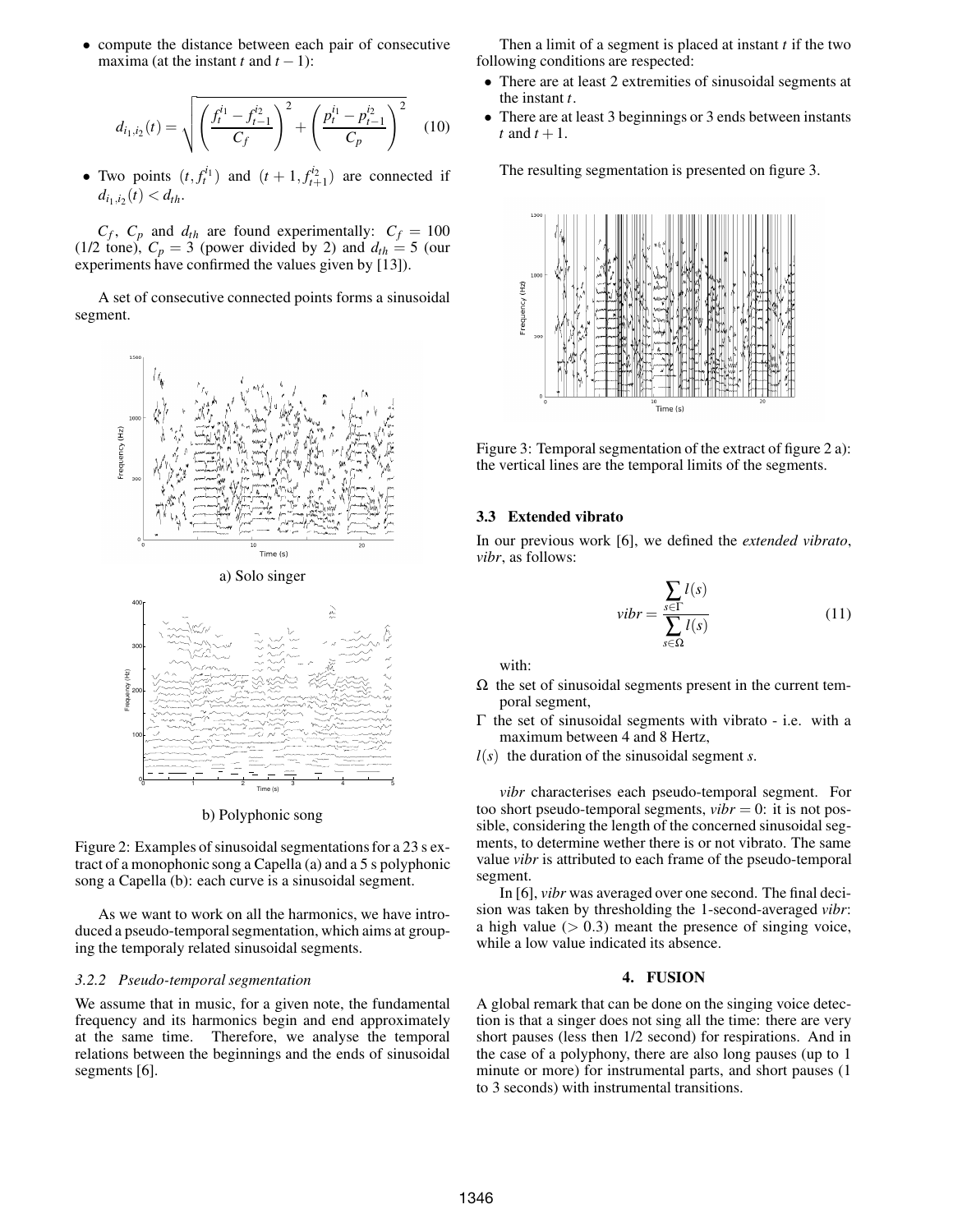This makes us change our decision strategy (both in monophonic and polyphonic cases): the decision is still taken every second, but instead of thresholding a value computed over one second, the detection of singing voice is now based on the fact that at one (or more) instant of one second, we detect vibrato.

# **4.1 Monophonic case**

In the monophonic case, the estimated pitch is reliable (see section 2). Its value is even more reliable than the sinusoidal segments: the pitch found is either the fundamental frequency or one of its harmonics, so if there is vibrato on the real pitch, it is also present on the estimated pitch. On the other hand, the sinusoidal segments mostly correspond to harmonics of the fundamental frequency, but there are some intruders which are no harmonics. The presence of vibrato on these intruders is not linked to the presence of vibrato on the pitch. This is why our search of vibrato is made on the pitch in the monophonic case.

We first segment the pitch into notes: a transition between two consecutive notes is found if the pitch jumps for more than 1/2 tone. Then, on each note, we look for the presence of vibrato. A second is classified as containing singing voice if there is vibrato on at least 10% of the frames.

# **4.2 Polyphonic case**

In the polyphonic case, there is a strong overlap between the frequencies of the different instruments/singers performing. The estimated pitch is not reliable, it does not correspond to any instrument or singer present. However, we can assume that each sinusoidal segment corresponds to the partial of one instrument. We also assume that the different sinusoidal segments at a given time can come from different instruments.

The value *vibr* is short term averaged over 500 ms (corresponding to 50 values of *vibr*), giving *vibraverage*. The decision process is the following: there is singing voice if, during 1 second, there is at least one instant for which *vibr*<sub>*average*  $> 0.15$ .</sub>

Note that the preprocessing step (separating monophonies) allows us to have a different threshold than in [6], which is more robust and adapted to the polyphonic case.

### **5. EXPERIMENTS AND RESULTS**

# **5.1 Corpus**

Our corpus is home made, and contains monophonic and polyphonic music, with and without singing voice. We have either single instruments or single singers performing for the monophonies, and either multiple instruments, or singers with instrumental background performing for the polyphonies.

The corpus contains extracts from approximately 50 musical recordings, so we consider that the results are not dependant from the recording condition.

The corpus contains also various styles (rock, opera, renaissance, jazz, country. . . ), various instruments (piano, violin, recorder, cello, guitar, brass. . . ), and 12 different singers. Some styles, instruments, and singers are present in the test set and are not in the training set. This allows us to consider also that the results are not dependant from the music type, instrument, and singer.

Table  $1:$  Corpus repartition (training and test sets).

| <b>Class</b>     | Train                        | <b>Test</b>                          | Nb. of |
|------------------|------------------------------|--------------------------------------|--------|
|                  | Duration                     | Duration                             | tests  |
| Single           | 25 s                         | $2 \text{ min } 57 \text{ s}$        | 177    |
| instrument       |                              |                                      |        |
| Single           | 25s                          | 4 min 38 s                           | 278    |
| singer           |                              |                                      |        |
| <b>Monophony</b> | 50 s                         | $\overline{7}$ min $\overline{35}$ s | 455    |
| Multiple         | 25s                          | $3 \text{ min } 23 \text{ s}$        | 203    |
| instruments      |                              |                                      |        |
| Singers and      | 25s                          | $3 \text{ min } 10 \text{ s}$        | 190    |
| instruments      |                              |                                      |        |
| Polyphony        | 50 s                         | $6 \text{ min } 33 \text{ s}$        | 393    |
| <b>Total</b>     | $2 \text{ min } 5 \text{ s}$ | 18 min 41 s                          | 1121   |

The composition of the corpus is summarized in table 1 in terms of duration and of number of test (seconds) for each class.

# **5.2 Results with a handmade monophony/polypony classification**

The previous method, in which we did not distinguish monophonies from polyphonies, gave a global error rate of **29.7 %**.

First, we propose to consider a handmade monophonic/polyphonic classification, in order to evaluate our proposal to differentiate the decision process and to obtain a superior limit of the performances.

The results of this experiment are presented in table 2 for the monophonic case, and in table 3 for the polyphonic case.

The global error rate is **21.7 %**.

Table 2: Confusion matrix - Monophonic context.

|                   | Singing   | No singing |
|-------------------|-----------|------------|
|                   | voice     | voice      |
| Single singer     | $0.83\%$  | $0.17\%$   |
| Single instrument | $0.20 \%$ | $0.80 \%$  |

Table 3: Confusion matrix - Polyphonic context.

|                         | Singing<br>voice | No singing<br>voice |
|-------------------------|------------------|---------------------|
| Singers and instruments | $0.66\%$         | $0.34\%$            |
| Multiple instruments    | $0.16\%$         | $0.84\%$            |

We first note that having a knowledge on the number of sources performing (one or more) improves the singing voice detection in every cases. The global error rate is improved by more than 8.5 %.

As we could have predicted, it is more difficult to detect the presence of singing voice in polyphonic context. The missed occurrences are due to low singing voice compared to the accompagning instruments.